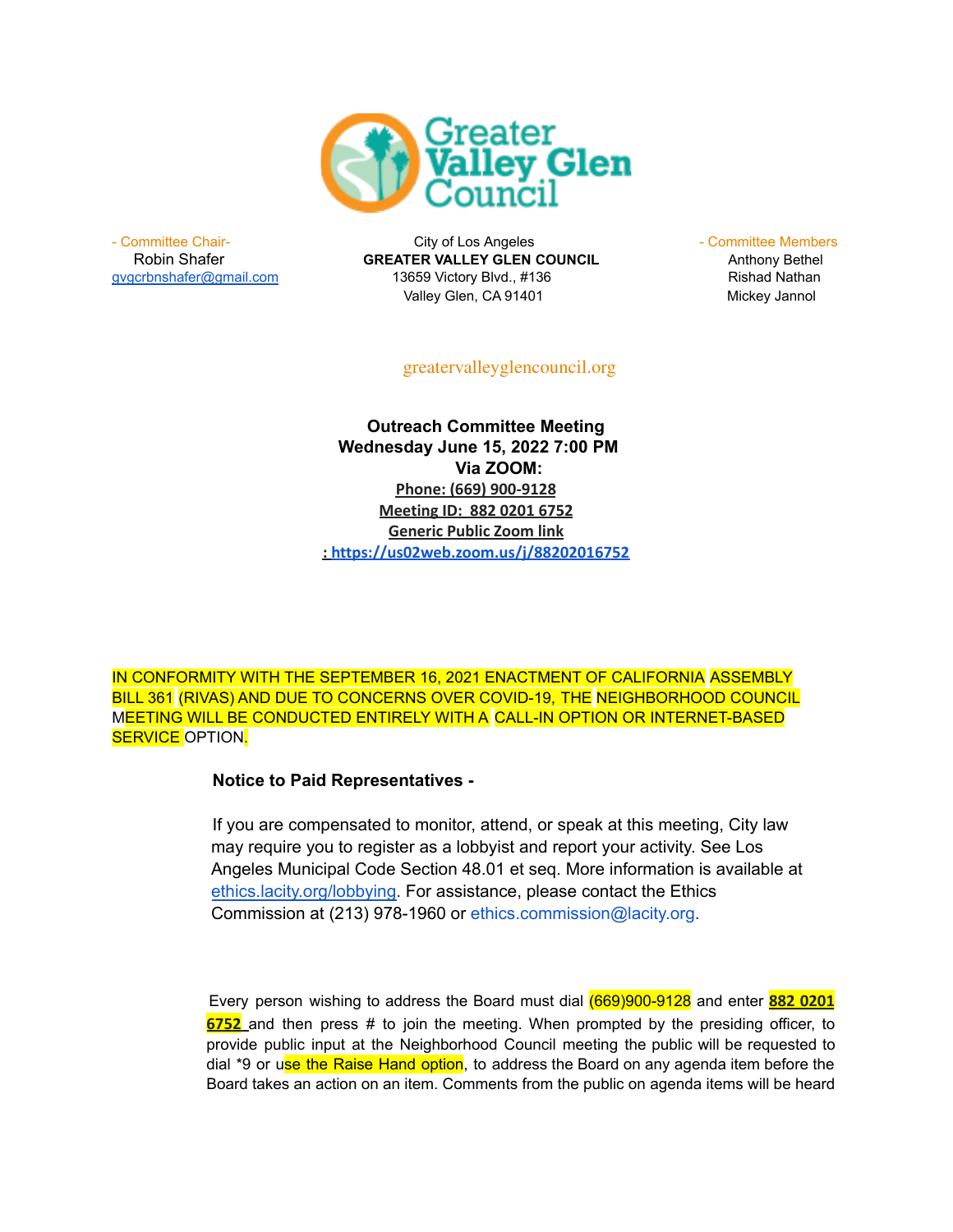only when the respective item is being considered.

Comments from the public on other matters not appearing on the agenda that are within the Board's jurisdiction will be heard during the General Public Comment period. Please note that under the Brown Act, the Board is prevented from acting on a matter that you bring to its attention during the General Public Comment period; however, the issue raised by a member of the public may become the subject of a future Board meeting. Public comment is limited to 5 minutes per speaker, unless adjusted by the presiding officer of the Board.

AB 361 Updates: Public comment cannot be required to be submitted in advance of the meeting, only real-time public comment is required. If there are any broadcasting interruptions that prevent the public from observing or hearing the meeting, the meeting must be recessed or adjourned. If members of the public are unable to provide public comment or be heard due to issues within the Neighborhood Council's control, the

meeting must be recessed or adjourned.

Any messaging or virtual background is in the control of the individual board member in their personal capacity and does not reflect any formal position of the Neighborhood Council or the City of Los Angeles.

## **Agenda**

- **1. Call to order and Roll Call.**
- **2. Approve minutes from May**
- **3. General Public Comments. (See rules below)**
- **4. Discuss Outreach possibilities. Some possibilities: Food Drive.**
	- **A. Possible motions**
	- **B. Public Comment**
	- **C. Committee Member Comment**
- **5. Discuss Content for News article for VGNA Voice.**
	- **A. Possible Motion**
	- **B. Public Comment**
	- **C. Committee Member comment**
- **6. Discuss upcoming Neighborhood Council Elections**
	- **A. Possible Motion**
		- **B. Public Comment**
	- **C. Committee Member Comment**
- **7. Board Member Comments on items not on agenda and possible motions.**
- **8. Adjournment**

## *The next meeting will be at 7:00 PM on Wednesday July 13 at 7 pm via Zoom.*

**GENERAL PUBLIC COMMENT -** The Committee shall provide an opportunity in open meetings for the public to address non-agenda items, for a cumulative total of up to thirty (30) minutes, on items of interest to the public that are within the subject matter jurisdiction of the Committee. Persons wishing to speak during Public Comment must complete and submit a speaker's request form to the committee chair prior to the commencement of the Public Comment period. Individual testimony within the public comment period shall be limited up to five (5) minutes per person and up to ten (10) minutes per subject.